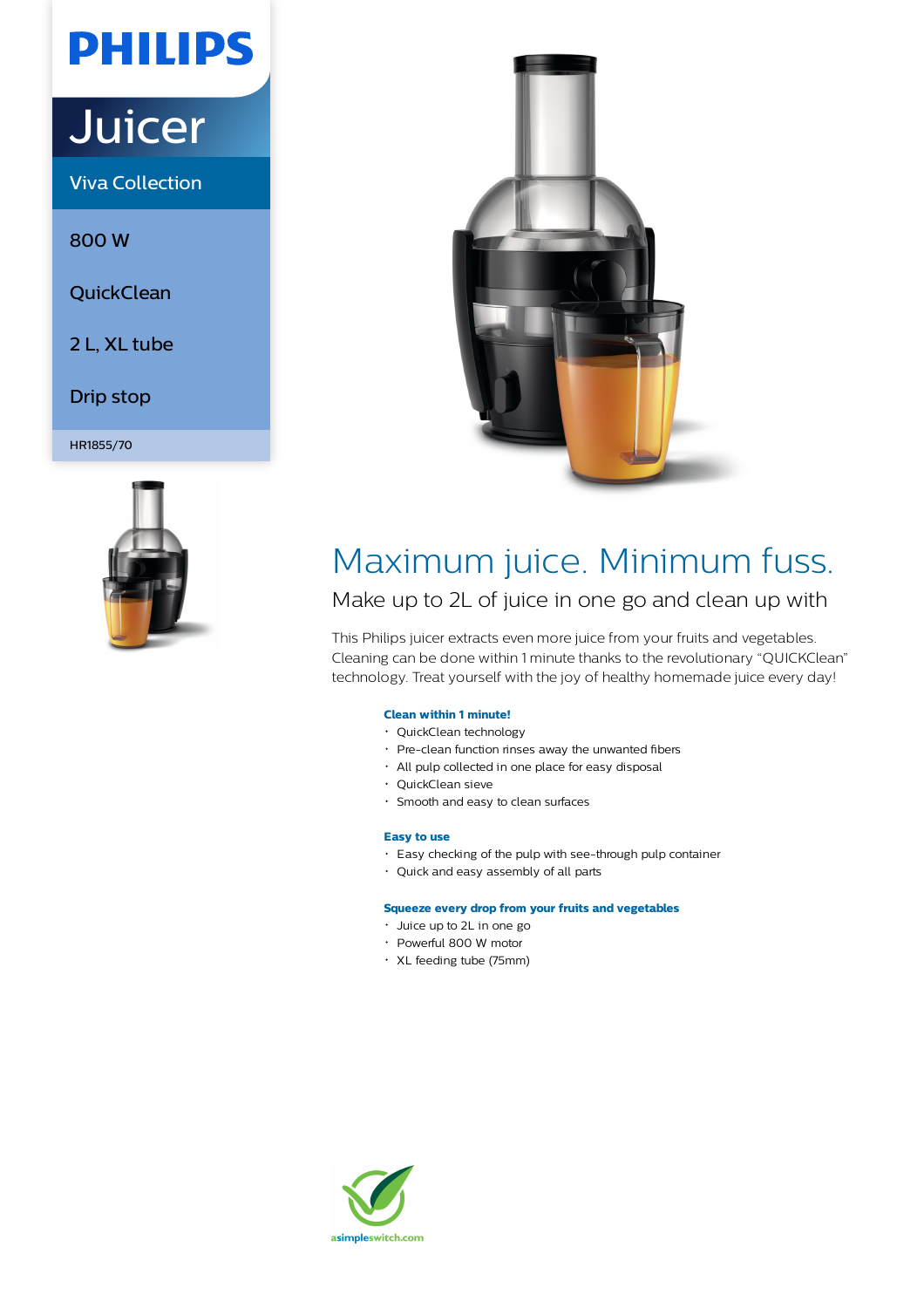Juicer HR1855/70

# **Highlights**

#### **QuickClean technology**



The Philips juicer is designed for easy cleaning thanks to QuickClean technology. Cleaning can now be done within 1 minute, thanks to the integrated pulp container and smooth surfaces.

#### **Pre-clean function**



The Philips juicer is the 1st centrifugal juicer on the market with a pre-clean function. By pouring water in the pusher, you can create a water fountain in the appliance, which rinses away the unwanted fibers from the lid and makes the sieve easier to clean.

#### **Integrated pulp container**



The pulp will all be collected in the only place where it should be: in the pulp container of your Philips juicer. That means there is no need to remove pulp from other parts such as the lid anymore. Due to the round design and smooth surfaces without nooks and crannies, the pulp is easy to reach and the container is much easier to clean.

#### **QuickClean sieve**



A lot of pulp fibres usually get stuck in the sieve, which makes it very difficult to clean. Thanks to the innovative QuickClean technology all surfaces of the sieve are smooth, which helps you wipe away the fibres with a standard kitchen sponge.

#### **Smooth and easy to clean**

The juicer is designed with round shapes and smooth surfaces to facilitate easy rinsing under the tap.

#### **See-through pulp container**



Enjoy a true interactive juicing experience. The lid and the pulp container are transparent so you can see your fruits and vegetables being juiced. You also directly see when the container is full which means it is time to empty it.

#### **Quick and easy assembly**



Quick and easy assembly of all parts.

#### **Juice up to 2L in one go**



You can make up to 2L of juice in one go without needing to empty the pulp container.

#### **Powerful 800 W motor**



Juice the toughest fruits and vegetables effortlessly with the strong 800W motor.



asimpleswitch.com

#### **Philips Green Logo**

Philips Green Products can reduce costs, energy consumption and CO2 emissions. How? They offer a significant environmental improvement in one or more of the Philips Green Focal Areas – Energy efficiency, Packaging, Hazardous substances, Weight, Recycling and disposal and Lifetime reliability.